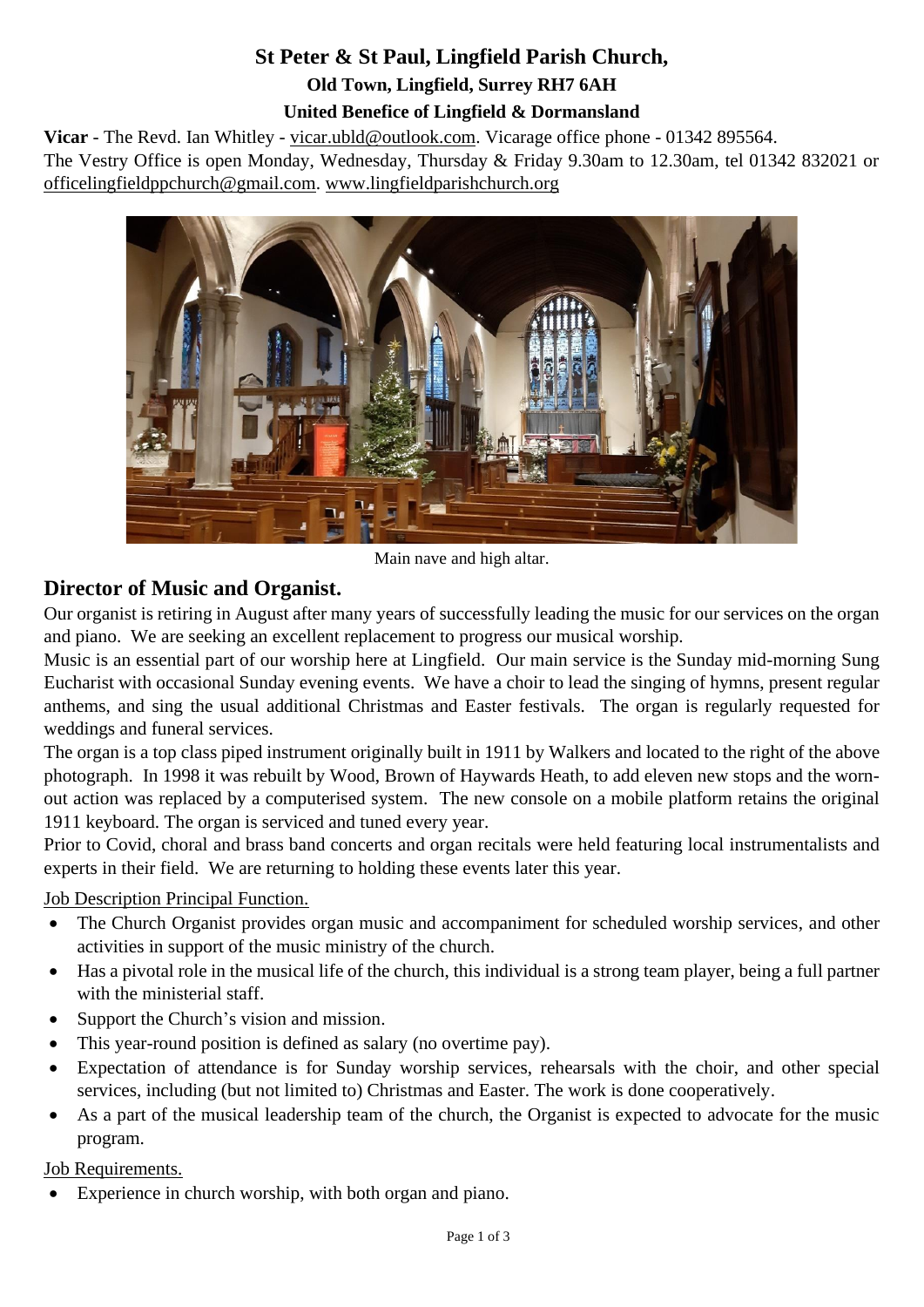- Flexibility to play all types of worship music.
- Sound knowledge of the instrument and keyboard ability sufficient to play hymns, songs, and anthem accompaniments and suitable voluntaries.
- High degree of competence on organ, and the ability to accompany groups and individuals.
- Willingness to rehearse sufficiently to maintain a high quality of music.
- Sensitivity and the ability to interact with a variety of people.
- Ability to take direction and work as a team member.
- Ability to communicate well and in a friendly manner with the church leadership, church choir, and members of the congregation.
- Desire to maintain a constant program of self-improvement.

# Accountability.

- The Organist is accountable to the Vicar and Churchwardens as head of the worship and music ministry of the church. This individual will need to notify the Vicar and Churchwardens a minimum of three weeks prior to planned absences (preferably as soon as known) to allow for scheduling of a substitute organist.
- An annual performance review will be undertaken.

#### Responsibilities.

- Support the church's worship environment through the well-prepared execution of music presented by the choir, including orchestra and brass band, and other musicians.
- Serve as accompanist for the choir in regular, and special rehearsals and performances as assigned.
- Facilitate congregational singing and worship through the excellent execution of hymns and other songs.
- Be a part of the orchestra or brass band, attending its rehearsals and performing with other players.
- Plan, select, and prepare hymns, anthems, etc. according to the needs of the worship services.
- Serve as accompanist for other choirs, ensembles, and soloists, when needed.
- Play for baptisms, weddings and funerals, as requested (and upon availability), being permitted to receive additional compensation from the parties involved.
- Maintain an accurate account of organ needs / maintenance and notify the Vicar and Churchwardens accordingly.
- Assist the Vicar and Churchwardens in finding a substitute for Sundays when not available.

# Safeguarding.

• The position will be subject to an enhanced DBC disclosure.

#### Salary.

• Negotiable, consistent with candidate's education, experience, and skill level, circa **£6000.** Supplementary fees available from baptisms, weddings and funerals both here and maybe at our United Benefice church of St John, Dormansland, if their organist is not available.

#### Application.

- If you are interested in this role, please send a letter of application and current CV (including an outline of your organ qualifications) to [officelingfieldppchurch@gmail.com.](mailto:officelingfieldppchurch@gmail.com)
- Potential appointees will be expected to attend for interview, demonstrate their abilities on organ and piano, and answers questions from the panel.

#### Appointment.

• It is expected that the successful candidate will take up the position in August 2022.

# **About St Peter & St Paul, Lingfield Parish Church.**

There was a Saxon church on this site well before the Norman Conquest, although only small parts of the original structure remain near the west door. Essentially, we have now a 15<sup>th</sup> century building, known as the 'Little Cathedral' or the 'Westminster Abbey of Surrey', with a double nave, which is unusual.